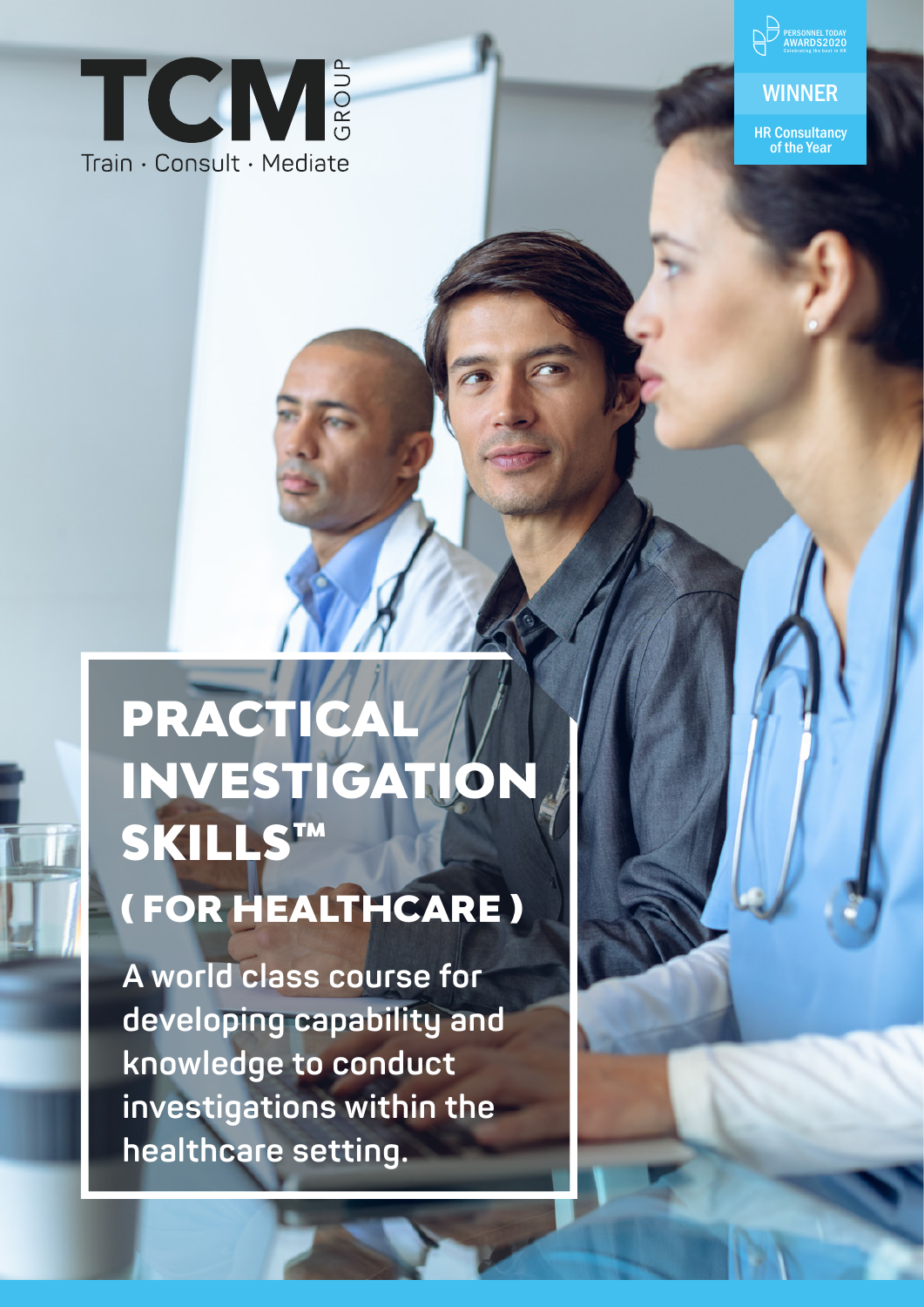

The handling of conflict, change, bullying, incivility, complaints and serious incidents has been a longstanding problem within the healthcare sector. Recent reports have highlighted the intensity of the problem, and a widespread fear of raising concerns due to the damaging processes that may follow. Effective training is essential to ensure that when an investigation does need to happen, it is done correctly, with a minimal impact on patient care and staff wellbeing.

This two-day course equips healthcare staff with the skills and strategies to set up, run and report on a workplace investigation. It is suitable for internal staff members looking to understand the scope of an investigation, develop clear terms of reference, interview the parties, gather evidence to support the investigation, prepare a final report and give evidence at relevant panels and appeals as required. This course is suitable for investigators who are investigating a wide variety of disciplinary issues plus allegations of bullying, harassment and discrimination, which, if upheld, may result in a formal warning or dismissal. This sector specific course also trains participants to investigate healthcare serious incidents, if and when they arise. Delegates who successfully complete this course are able to refer to themselves as a TCM Accredited Investigator.

### INTRODUCTION PRACTICAL INFORMATION

### **Practical Investigation Skills™ (for Healthcare)**

A two-day course online, at the TCM Academy or delivered in-house.

**Trainers:** Delivered by TCM's expert investigation consultants, with specific healthcare sector experience. All TCM trainers are experts at creating a safe, empowering, and challenging training environment. A wide range of learning and evaluation methodologies are used including healthcare- specific case studies and role-plays.

**Suitable for:** Anyone working in a healthcare organisation responsible for conducting workplace investigations. Relevant roles may include line managers, human resources and employee relations professionals, lawyers, union officials and anyone who may be required to undertake a fact-finding exercise or neutral evaluation into a workplace issue.

**Assessment:** This course is assessed by way of a written assessment.



**TCM Accredited:** Delegates who complete this course and pass the assessment are able to refer to themselves as TCM Accredited Investigators.

SS

"I am extremely happy with the knowledge I have gained from attending the course. I like the information provided throughout the course and will be taking away with me information gained to update processes currently in place. I would highly recommend those interested to attend." RANJNA VEKARIA

HR ADVISOR AT CENTRAL LONDON COMMUNITY HEALTHCAREඳු

### **Reviews:**

Please [click here](https://thetcmgroup.com/customer-testimonials/) to read reviews from past delegates on this course.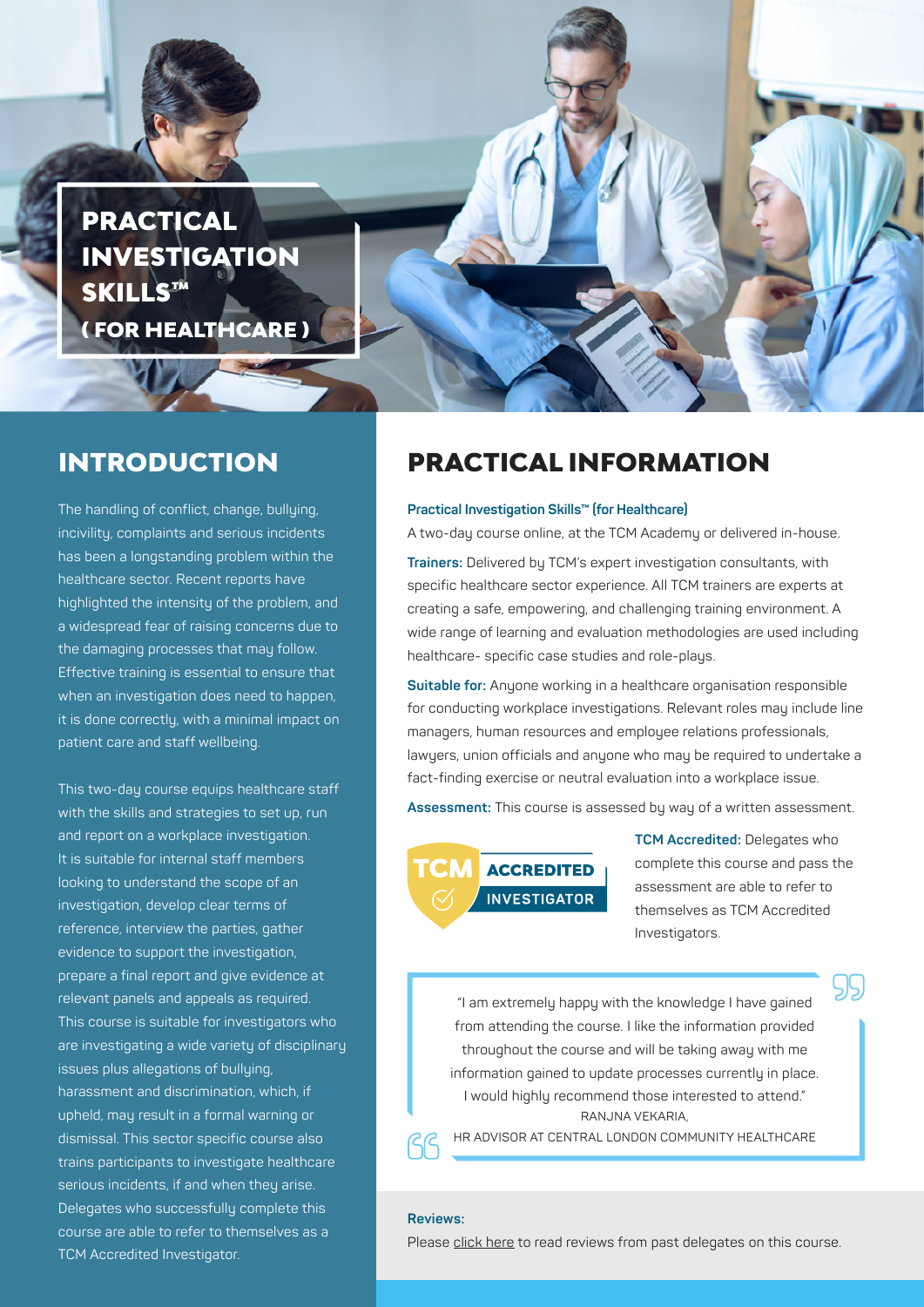

### BENEFITS OF ATTENDING

Your healthcare organisation will have access to highly trained workplace investigators who can assist you to make an evidence-based, fair and objective decision about how to resolve issues when they arise. This may include decisions to apply a disciplinary sanction up to and including the decision to dismiss. Delegates who successfully complete this course are able to refer to themselves as TCM Accredited Investigators.

## ALL DELEGATES WILL RECEIVE

The TCM Investigator Handbook™, which includes copies of the following templates, can be adapted for use within any healthcare organisation:

- $\heartsuit$  Workplace investigation protocol.
- $\heartsuit$  Letters to various parties within an investigation.
- $\mathcal{A}$  A robust final report template.

### LEARNING OUTCOMES

By the end of this course participants will:

- $\sqrt{\checkmark}$  Understand your healthcare organisation's responsibilities and the employees' rights in workplace investigations and relevant legislative and statutory frameworks.
- $\heartsuit$  Understand the 'ACAS Code of Practice on Discipline and Grievance.' 'The Burchell Test.' 'The Polkey Principle' and how to apply the civil standard of proof in a workplace investigation.
- $\bigcirc$  Understand when to suspend, the implications of suspension and the right way to suspend an employee.
- $\bigotimes$  Know how to set up and manage a thorough, fair and compassionate investigation including defining the terms of reference with probity, impartiality and neutrality.
- $\sqrt{\phantom{a}}$  Know how to create an investigation plan.
- $\heartsuit$  Possess the key skills and techniques to undertake an investigation: active listening, questioning, interviewing, funnelling, summarising and note-taking.
- $\sqrt{\phantom{a}}$  Know how to prepare a well-structured investigation report that will withstand internal and external scrutiny.
- $\bigotimes$  Know how to gather and assess relevant information: collect statements, background evidence, mitigation etc., and how to determine relevance.
- $\heartsuit$  Understand the context of the investigation and how it links to patient care, and other processes such as mediation and coaching.